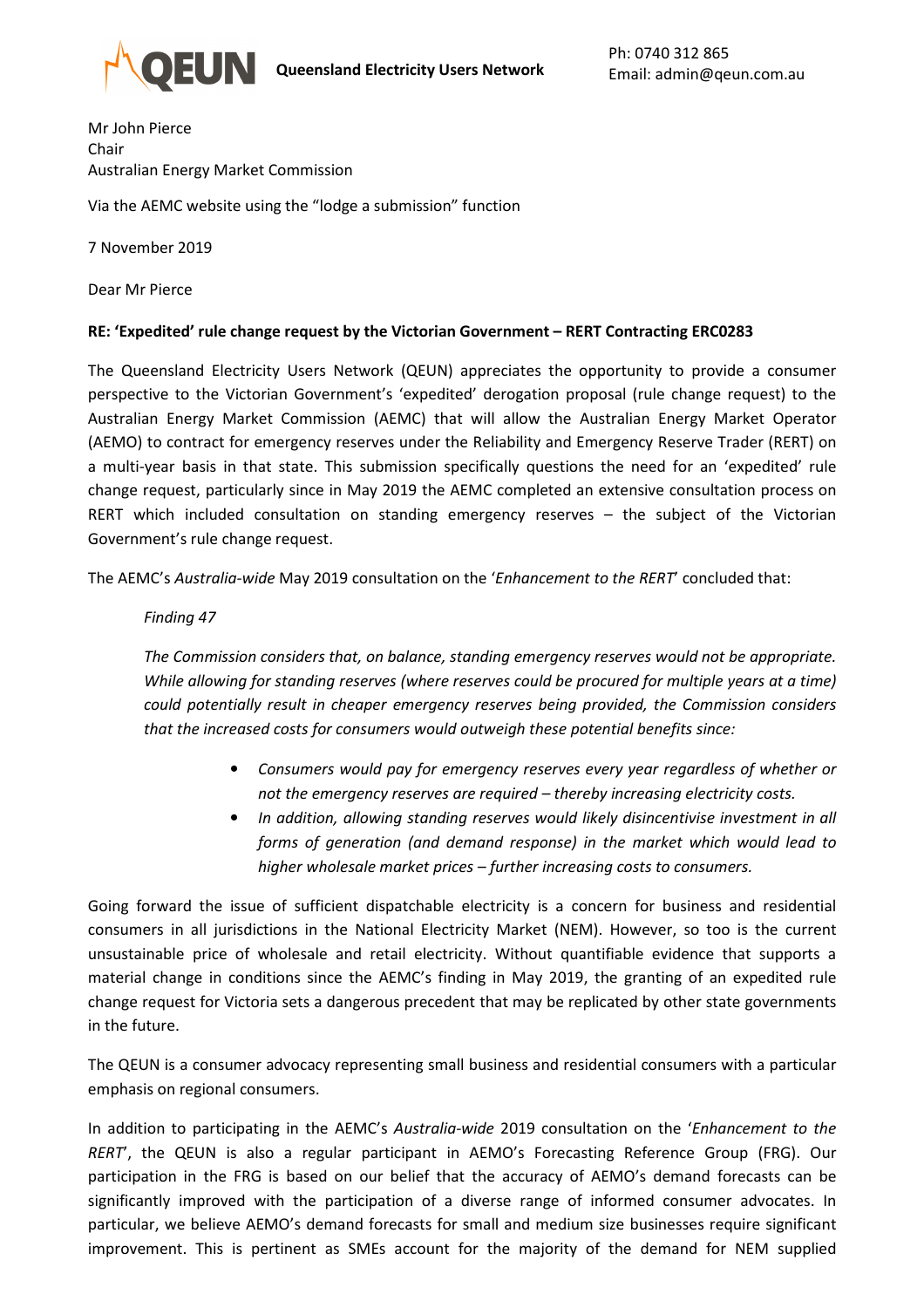

electricity, hence small and medium size businesses would be significantly impacted by any load shedding event.

AEMO's demand forecasts are a critical input into the Electricity Statement of Opportunities (ESOO). The ESOO forecasts electricity supply reliability in the NEM over a 10 year period to inform decisions by market participants, investors and policy makers. This annual report prepared by AEMO and released in August 2019 appears to be the catalyst for the Victorian Government's rule change request to overturn the AEMC's May 2019 finding that "*standing emergency reserves would not be appropriate*".

We can fully understand and empathise with the panic felt by Victorian consumers, and possibly the Victorian Government, upon reading in the ESOO's key findings (some of the ESOO's key findings were in **highlighted text** which would only increase the sense of consumer alarm**)** that:

*"However, if both power station outages were extended over the summer, and if no additional supply was secured, involuntary load shedding may be experienced in Victoria during extreme weather events, potentially over multiple events, equivalent to between 260,000 and 1.3 million households being without power for four hours."* 

The Medium Term Projected Assessment of System Adequacy (MT PASA) is released each week by AEMO and lists the medium term supply/demand prospects for the period two years in advance ie the MT PASA covers the summer of 2019-2020. Since the alarming key findings of the ESOO published in August 2019, the MT PASA has continued to report each week that it "*identifies no Low Reserve Conditions*".

In addition to the MT PASA continuing to state no breach of the 0.002% reliability standard in any jurisdiction including Victoria, the other new information provided to AEMO and the ASX since the publication of the ESOO is the announcement by AGL on  $2^{nd}$  August 2019 that AGL was seeking permission from the South Australian Government to operate its 480 MW Torrens A Power Station over this summer. Permission to operate Torrens A until March 2020 was granted in October 2019.

On 4 November 2019 at the opening of AGL's 210 MW gas-fired Barker Inlet Power Station, the Chief Executive of AGL Brett Redman is reported in the Adelaide Advertiser as stating that "*part of its Loy Yang coal-fired power station in Victoria which has been out of action will be repaired by December 16*". This comment is reflected in the MT PASA which continues to show no breach of the 0.002% reliability standard in Victoria this summer.

Consumers are being led to believe that unless this expedited rule change request for Long Notice RERT for multiple years is granted by December 2019, the lights in Victoria may go out this summer during extreme weather events. Our understanding is that under existing national electricity rules AEMO can enter into Short Notice RERT and Medium Notice RERT contracts for emergency reserves providing there is a breach of the 0.002% reliability standard in the MT PASA. In other words, whether or not the expedited rule change request is granted, the lights going out in Victoria this summer is not predicated on the granting of an expedited rule change request for Long Notice RERT over multiple years. We understand AEMO's tender for Short Notice and Medium Notice RERT closed on 2<sup>nd</sup> September 2019 and Long Notice RERT on 13 September. We are not aware of any formal advice to the market or stakeholders which states that AEMO was unable to procure sufficient Short Notice RERT or sufficient Medium Notice RERT for Victoria.

Australia is already experiencing an energy affordability crisis that is widening and deepening daily. If predictions of a slowing economy come to fruition the death spiral for NEM supplied electricity could accelerate quickly. It is therefore crucial not to over-invest in generation assets or paid demand response as this over-investment will be borne by consumers for multiple years.